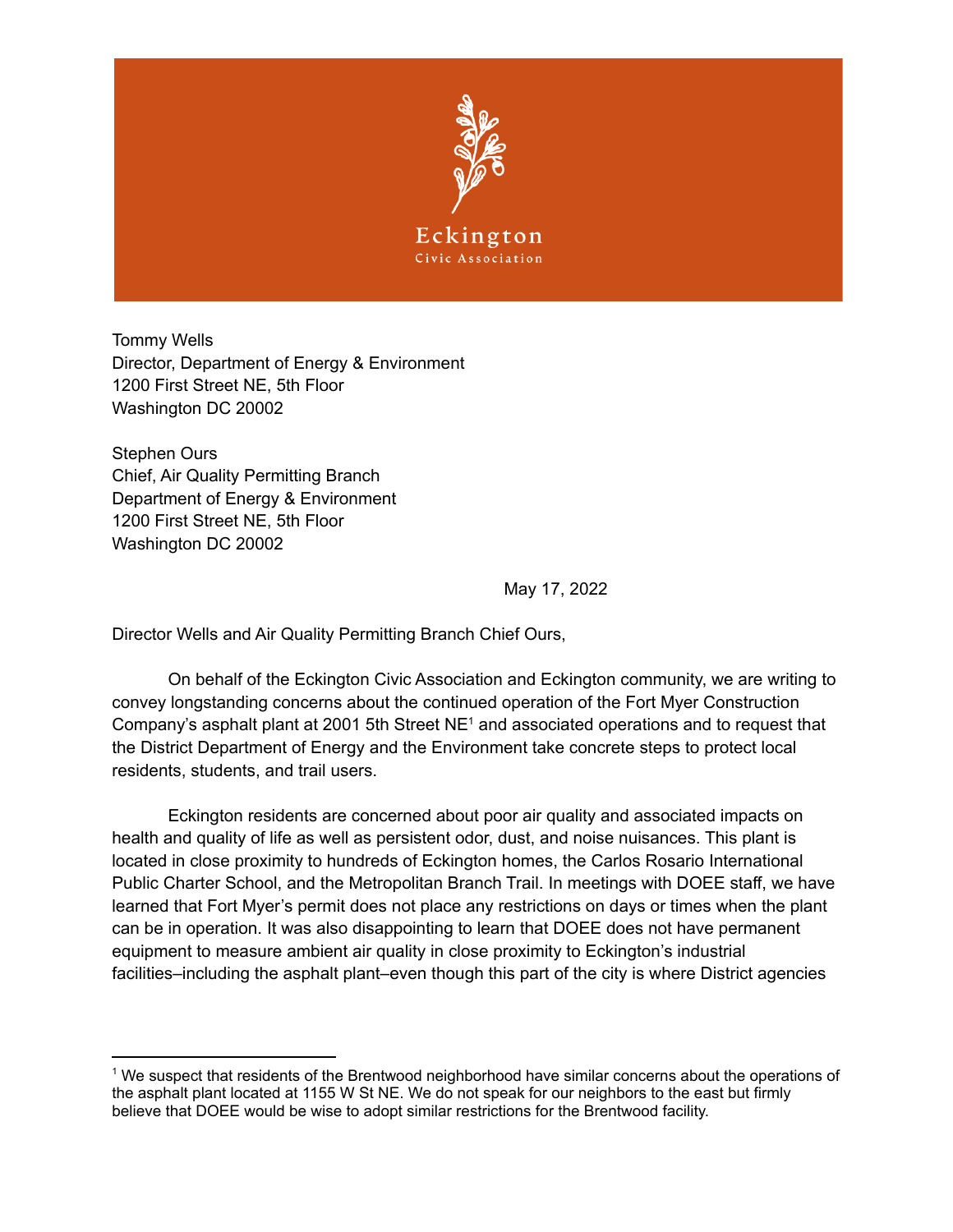and the D.C. Council have elected to locate the vast majority of the city's industrial activity.<sup>2</sup> In addition, local residents are frustrated that heavy trucks traveling to and from the Fort Myer facilities regularly travel on local streets where they are prohibited and that attempts to resolve that issue with the District Department of Transportation (DDOT) or the Metropolitan Police Department (MPD) have been unsuccessful. Finally, we are concerned by the lack of opportunity for regular community engagement with DOEE and Fort Myer to address issues on an ongoing basis.

We are open to discussing mitigation methods with Fort Myer and DOEE if the prospect of significant modifications to the company and the agency's approach are on the table. We suspect that such engagement is most likely to lead to productive solutions that work for everyone.

If that kind of engagement is not on the table, then we would like to make the following specific requests:

First, we are requesting that DOEE make the following modifications to the permit for the Fort Myer asphalt plant:

- Significantly reduce the overall permitted annual emissions for the Eckington asphalt plant;
- Limit the hours of operation to between 8 am and 3pm (when school lets out and when trail use is highest);
- Preclude operation of the plant on weekends (when trail use is highest);
- Preclude operation of the plant on federal and District holidays;
- Limit the asphalt plant's operations when air quality is compromised, including
	- A 50 percent reduction in permitted operations when the air quality index for DC is moderate (yellow) and
	- A complete prohibition on operations when air quality index for DC is unhealthy for certain groups (orange) or worse;
- Require truck traffic associated with the Fort Myer asphalt plant to avoid local streets on which trucks are prohibited by District Department of Transportation;<sup>3</sup>
- Require more significant odor and dust mitigation by Fort Myer at the asphalt plant and at the lot to the east of the Metropolitan Branch Trail; and
- Require Fort Myer to hold a quarterly meeting with Eckington residents and a DOEE representative where community concerns can be discussed on on ongoing basis and where data about air quality for the preceding quarter is disclosed.

<sup>&</sup>lt;sup>2</sup> See DOEE's map of ambient air quality monitoring stations: [https://doee.dc.gov/service/ambient-air-quality-monitoring#:~:text=The%20District's%20air%20monitoring](https://doee.dc.gov/service/ambient-air-quality-monitoring#:~:text=The%20District) [%20network,Verizon%20Center%2C%20and%20Haines%20Point](https://doee.dc.gov/service/ambient-air-quality-monitoring#:~:text=The%20District).

<sup>&</sup>lt;sup>3</sup> Although truck traffic is regulated by the District Department of Transportation, we believe that adherence to truck regulation should be a condition of the permit issued to Fort Myer for the asphalt plant's operation. Other efforts to enforce truck regulations in the neighborhood have been insufficient to ensure compliance.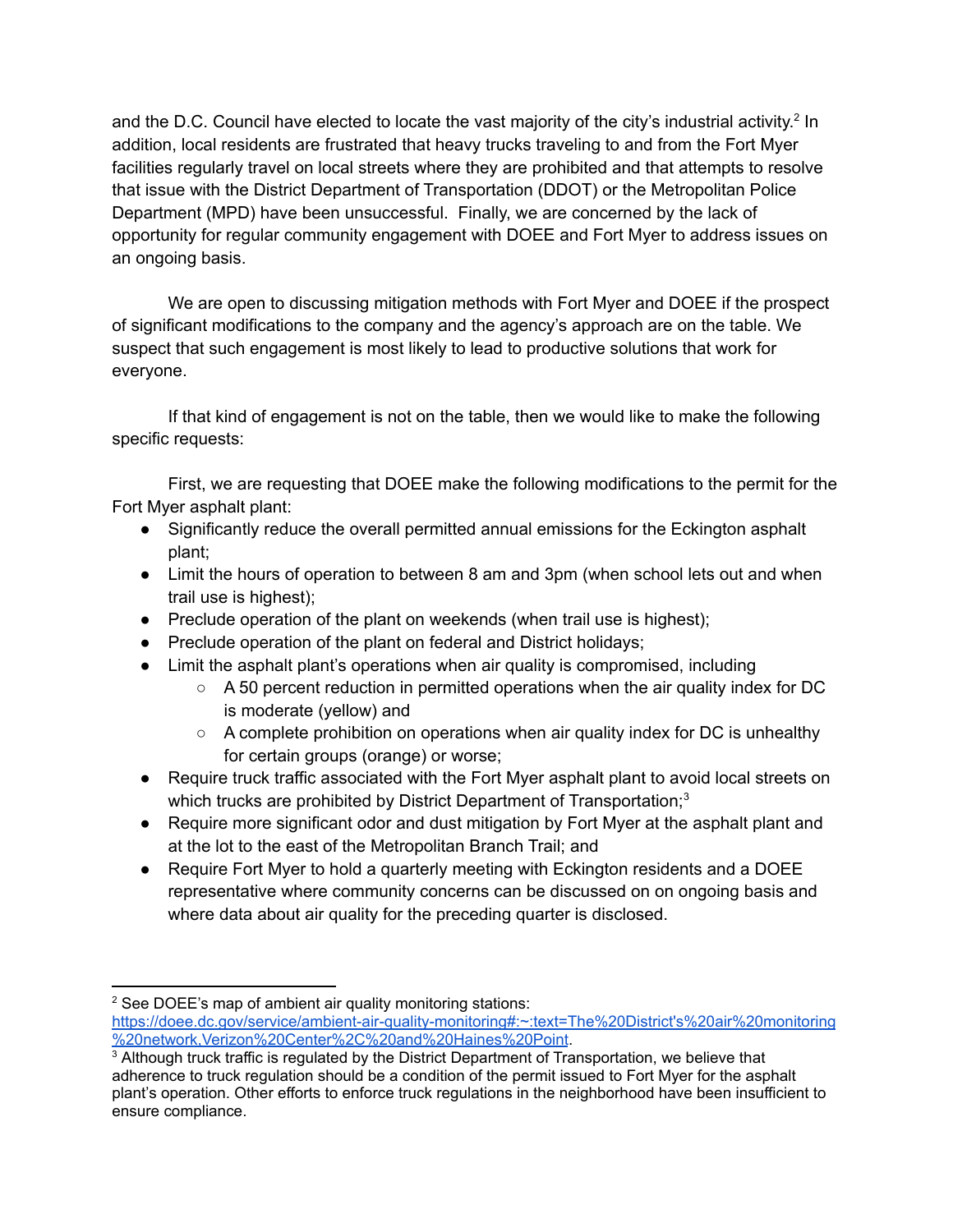Second, we are requesting that DOEE significantly bolster its independent monitoring of air pollution in Eckington by:

- Installing a permanent ambient air quality sampling and monitoring program to analyze for polycyclic aromatic hydrocarbons<sup>4</sup> and dust in or near Eckington and Ward 5's industrial facilities;
- Installing a permanent odor monitor on the Metropolitan Branch Trail adjacent to the Fort Myer asphalt plant;
- Working with the Eckington Civic Association and the District Department of Transportation to ensure that heavy truck traffic to and from the asphalt plant and associated facilities comply with District regulations–including driving exclusively on Truck routes;
- Studying whether local topography–including the hill directly to the west of the Eckington plant–aggravates the environmental impact of emissions produced by Fort Myer operation;
- Regularly reporting to the community when harmful levels of pollutants have been detected in or near Eckington; and
- Participating in a quarterly meeting with Eckington residents and representatives of Fort Myer.

We look forward to working with DOEE and Fort Myer to resolve these concerns about the environmental impacts of the Fort Myer operation in Eckington. Please do not hesitate to contact me at [eckingtoncivic@gmail.com](mailto:eckingtoncivic@gmail.com) or 202-210-1528 to discuss these matters.

Best regards,

Conor Shaw President Eckington Civic Association

Denise Wright **Commissioner** ANC 5E03

Hannah Powell Former Commissioner ANC 5E03

Shoshana Sommer President Eckington Parks and Arts

<sup>4</sup> Polycyclic aromatic hydrocarbons are a mildly toxic substance to the Center for Disease Control.